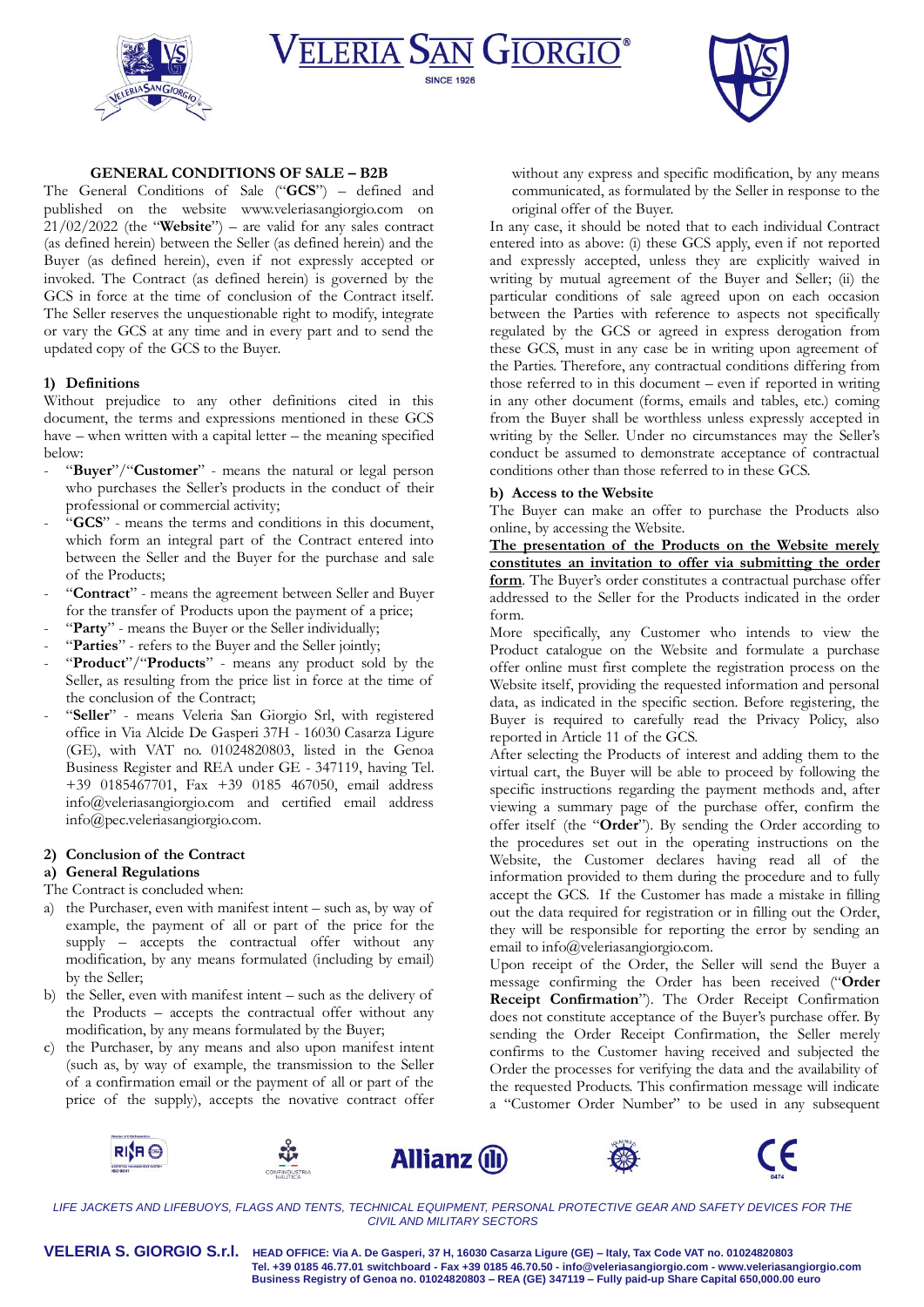





communications with the Seller. In addition to the information required by law, the message contains all the data entered by the Customer, who undertakes to verify its correctness and to promptly communicate any corrections to the standard email address of [info@veleriasangiorgio.com.](mailto:info@veleriasangiorgio.com)

The Seller informs that each Order is stored in digital form on the server and in hardcopy at the Seller's headquarters, according to the criteria of confidentiality and security.

Each Contract stipulated between Veleria San Giorgio Store and the Customer via accessing the Website must be considered as concluded upon the express acceptance of the Order by Veleria San Giorgio Store. At its sole discretion, Veleria San Giorgio reserves the right to accept or not accept the Order submitted by the Customer, without the latter being able to make any claims or assert rights of any kind, for any reason, in the event of non-acceptance of the Order.

## **3) Object of the Contract – Product Characteristics**

Each Contract concerns only the Products expressly indicated in the contractual documents.

The Seller declares that the Products comply with the applicable international industry standards but specifies that the characteristics and technical specifications of the Products, reported on any medium including the Website, are indicative and non-binding. Any errors in the price lists, catalogues, order acceptance, invoices, and so on, including calculation and copying errors, are not binding for the Seller and do not imply any obligations or responsibilities on the latter. Catalogues, brochures, drawings and flyers published by the Seller, as well as the information contained therein, are not binding for the latter unless expressly confirmed in the Contract with a specific clause signed by the Seller.

The prices in the current price list are not binding and are net of taxes, packaging, transport, insurance, any customs duties, excises and any other dues not expressly cited.

## **4) Terms of Delivery**

Delivery times are purely indicative. Any extensions or delays will not in any case entail any liability or compensation for damages for the Seller.

### **5) Shipping and Packaging**

Shipments are made ex Casarza Ligure (GE) and travel at the Buyer's risk and peril, even if sold carriage paid. If agreed upon in advance, shipment may be borne by the Seller and charged to the Buyer on the invoice, to be effectuated via a means considered most suitable by the Seller.

Where required, standard packaging quantities must be respected. Any different quantities shall be charged with a surcharge of  $20\%$  on the single price of the excess material.

The packaging will be charged as a percentage of 1% of the value of the goods shipped.

The following minimum orders are envisaged:

 $\epsilon$  650.00 + VAT for orders of flags only;

 $€150.00 + \text{VAT}$  for orders of various materials.

For orders of lower amounts, a management fee of  $\text{\textsterling}10.00$  + VAT shall be applied.

Any damage, breakages or tampering to occur during transportation must be immediately reported to the carrier and the shipment must be accepted with reserve, specifying the exact reason for the reservation on the Transport Document and on the Delivery Note at the time of signing.

Any complaints must be received no later than 7 (seven) days from the date of delivery of the Product. For the purposes of any returns, please refer to the following Article 10.

### **6) Prices – Payment terms – Breaches**

The Product prices indicated in the Price List in force at the time of the conclusion of the Contract are understood as being in euro, net of VAT, and refer to the Seller's standard packaging methods.

All shipments of less than  $€100.00 + VAT$  will be forwarded with cash on delivery or advance bank transfer prior to delivery.

All orders for customised products shall be sent upon prepayment of the order.

Self-inflating life jackets are to be sent for inspection with prepayment prior to delivery.

In the event of failure to pay the amounts for the Products within the times and terms agreed upon, the Seller – in addition to any other protection offered by the law, by the GCS or by the specific Contract – may apply default interest in accordance with the provisions of Legislative Decree 231/2002. Non-payment of even a single part of the price by the due date shall result in the Buyer forfeiting the benefit of the time-frame, both for supplies underway and to be executed. The Seller may also invoke the application of Articles 1460 and 1461 of the Italian Civil Code and thus suspend deliveries yet to be completed, with the exclusion of any liability of the Seller for any direct or indirect damages suffered by the Buyer as a result of said suspension.

The Seller may suspend Product deliveries even in the event that the Purchaser, despite not yet being in arrears, has suffered a negative change in their financial conditions or has not provided the promised guarantees.

## **7) Retention of title**

The delivered Products remain the exclusive and inalienable property of the Seller until full and unconditional payment of any credit of the Seller, any outstanding invoice and ancillary costs. Until full payment, the Seller has the right to demand the immediate return of the Products and recover the Products themselves at the expense of the Buyer.

The Buyer must keep and maintain the Products delivered in good faith until the successful outcome of the entire payment. The Buyer must refrain from engaging in acts or behaviours that prevent the Seller from validly exercising the rights mentioned above.











*LIFE JACKETS AND LIFEBUOYS, FLAGS AND TENTS, TECHNICAL EQUIPMENT, PERSONAL PROTECTIVE GEAR AND SAFETY DEVICES FOR THE CIVIL AND MILITARY SECTORS*

**VELERIA S. GIORGIO S.r.l. HEAD OFFICE: Via A. De Gasperi, 37 H, 16030 Casarza Ligure (GE) – Italy, Tax Code VAT no. 01024820803 Tel. +39 0185 46.77.01 switchboard - Fax +39 0185 46.70.50 - [info@veleriasangiorgio.com](mailto:info@veleriasangiorgio.com) - [www.veleriasangiorgio.com](http://www.veleriasangiorgio.com/) Business Registry of Genoa no. 01024820803 – REA (GE) 347119 – Fully paid-up Share Capital 650,000.00 euro**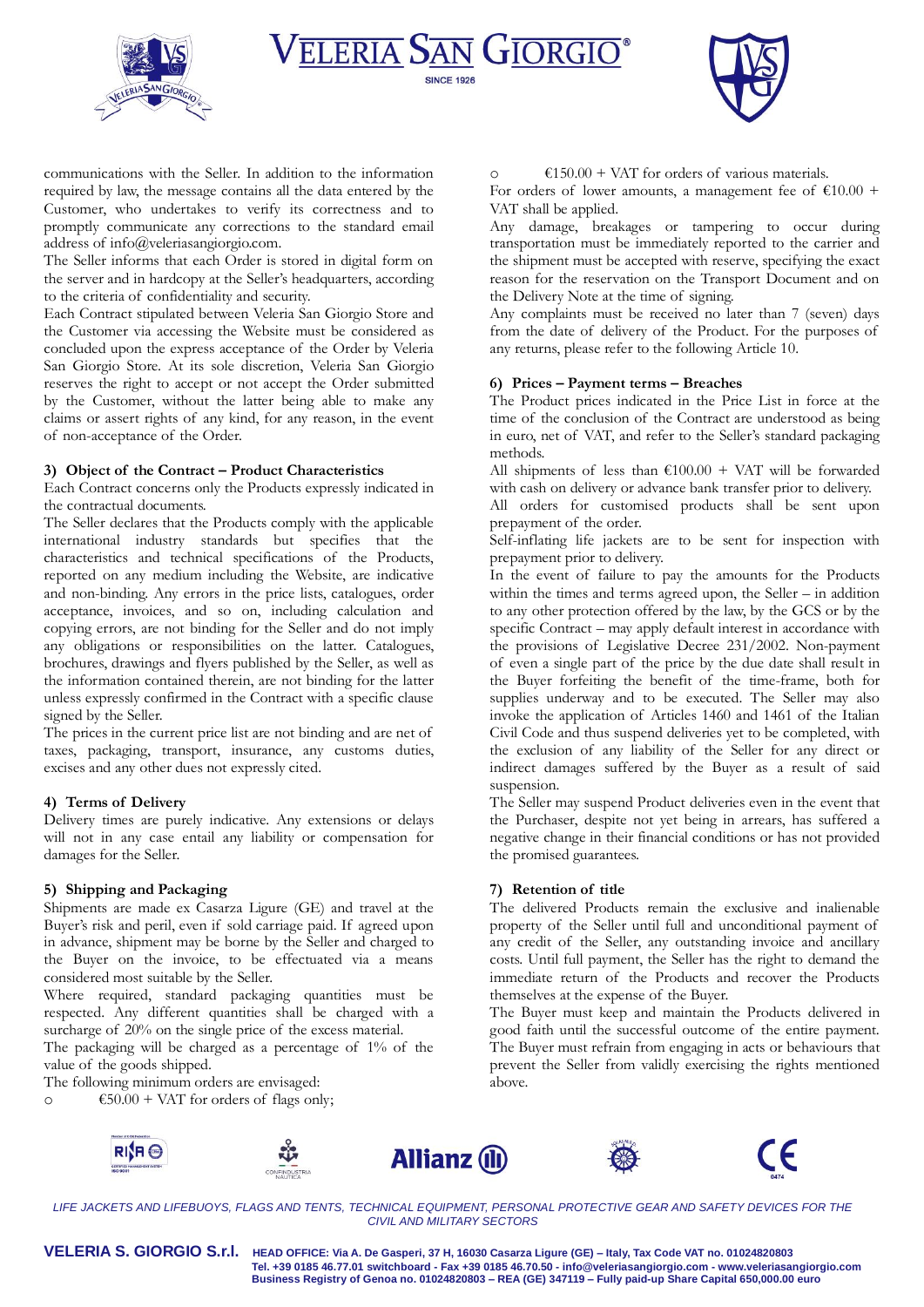





From the moment of delivery, the Buyer must ensure that the Products remain easily identifiable until full and unconditional payment mentioned above and assumes all risks, including by way of example the case of partial loss or deterioration of the Products.

The Buyer is obliged: a) to report to the Seller in writing, by registered letter RR o by Pec, the execution of seizures and foreclosures on assets subject to the retention of title or rights claimed by third parties; b) to report to the Seller, by registered letter RR o by Pec, the request and the opening of insolvency proceedings against the Buyer and to allow the Seller to take back possession of the Products subject to the retention of title, without complying with notices and formalities of any kind; c) to collaborate with the Buyer and to provide the Seller with the necessary consents and activities, in order to formalize the retention of title at each location.

## **8) Force Majeure**

The Seller may suspend the execution of its obligations deriving from each specific Contract when such execution is rendered impossible or objectively excessively burdensome due to an unforeseeable circumstance beyond its control. In such cases, the deadline for executing the supply shall be extended for a period equal to the duration of the force majeure event ("**Force Majeure**").

Should the impediment persist for a period exceeding 60 (sixty) days, the Seller may withdraw from the specific Contract by giving written notice to the other Party.

Purely by way of example, the Parties acknowledge that a "Force Majeure" for the Seller can include the occurrence of situations such as wars, fires, earthquakes, floods, tsunamis, pandemics, strikes, difficulties arising with the workforce, shortages or problems in the supply of raw materials, restrictions on the use of energy, suspension or complications regarding transport, plant breakdowns, acts of public authority or any other situation that cannot be reasonably foreseen or which the Seller cannot remedy through ordinary diligence.

## **9) Legal Warranty**

The Seller guarantees that the Products are free from flaws and defects. The legal guarantee operates within the limits of Article 1495 of the Italian Civil Code, without prejudice to the further limitations referred to in this Article, as well as the provisions applicable to international sales.

In the event that the Purchaser detects any Product defects, they must notify the Seller in writing, under penalty of forfeiture, within 8 (eight) days from the discovery of the defects. The report must include the billing information and a precise description of the claimed defect accompanied – when possible – by photographic evidence.

The actions of the Purchaser aimed at enforcing the warranty for defects is nonetheless prescribed as being within 12 (twelve) months from delivery of the Products.

If the defects reported by the Buyer are ascertained, the Seller will either repair or replace the defective Products, at its own discretion and expense. If neither repair or replacement is possible, the Purchaser will be entitled to a refund of the price paid and to the reimbursement of the costs associated with transport, with the exclusion of any other compensation for direct and/or indirect damages originating from the Product defects. The costs associated with the return shall be borne by the Seller.

The Purchaser acknowledges and declares excluded from the guarantee any fault or defect deriving from improper use, modification or alteration or from a lack of maintenance of the Products themselves, attributable to the Purchaser.

## **10)** Returns

**Conditions for authorised return of materials**. Returns of goods must always be agreed upon in advance and authorised by the Seller, respecting the following conditions:

- the return of the goods must be accompanied by the Buyer's Transport Document indicating the following address as the destination: Veleria San Giorgio S.r.l. – Via Alcide De Gasperi 37H – 16030 Casarza Ligure – Genoa – Italy;
- the number communicated at the time of the return authorisation must be shown on each package shipped and on the Transport Document – any returns that arrive without this return number will be rejected without prior notice and at the responsibility of the Seller;
- no goods not indicated on the return authorisation document provided are to be added inside the packages, otherwise the goods will be rejected and returned to sender;
- the returned Products must arrive perfectly intact and correctly packaged;
- the shipment must be made according to prior agreements with the Seller or else, even if complete with the return number, the goods will be rejected and returned to sender;
- returns must be made within 15 (fifteen) days from the date of authorisation for the return;
- failure to comply with the above conditions shall result in the forfeiture of the return authorisation.

**Return of Defective Products**. Without prejudice to the provisions of above Article 9, in the event of defective Products, it is possible to request a return through the following procedure:

- contact the Area Agent or the Veleria San Giorgio Sales Office;
- a return authorisation number shall be issued to be used for shipping;
- the return authorisation number must be visibly added to the package, which must be sent to the Seller at the Buyer's expense;











*LIFE JACKETS AND LIFEBUOYS, FLAGS AND TENTS, TECHNICAL EQUIPMENT, PERSONAL PROTECTIVE GEAR AND SAFETY DEVICES FOR THE CIVIL AND MILITARY SECTORS*

**VELERIA S. GIORGIO S.r.l. HEAD OFFICE: Via A. De Gasperi, 37 H, 16030 Casarza Ligure (GE) – Italy, Tax Code VAT no. 01024820803 Tel. +39 0185 46.77.01 switchboard - Fax +39 0185 46.70.50 - [info@veleriasangiorgio.com](mailto:info@veleriasangiorgio.com) - [www.veleriasangiorgio.com](http://www.veleriasangiorgio.com/) Business Registry of Genoa no. 01024820803 – REA (GE) 347119 – Fully paid-up Share Capital 650,000.00 euro**